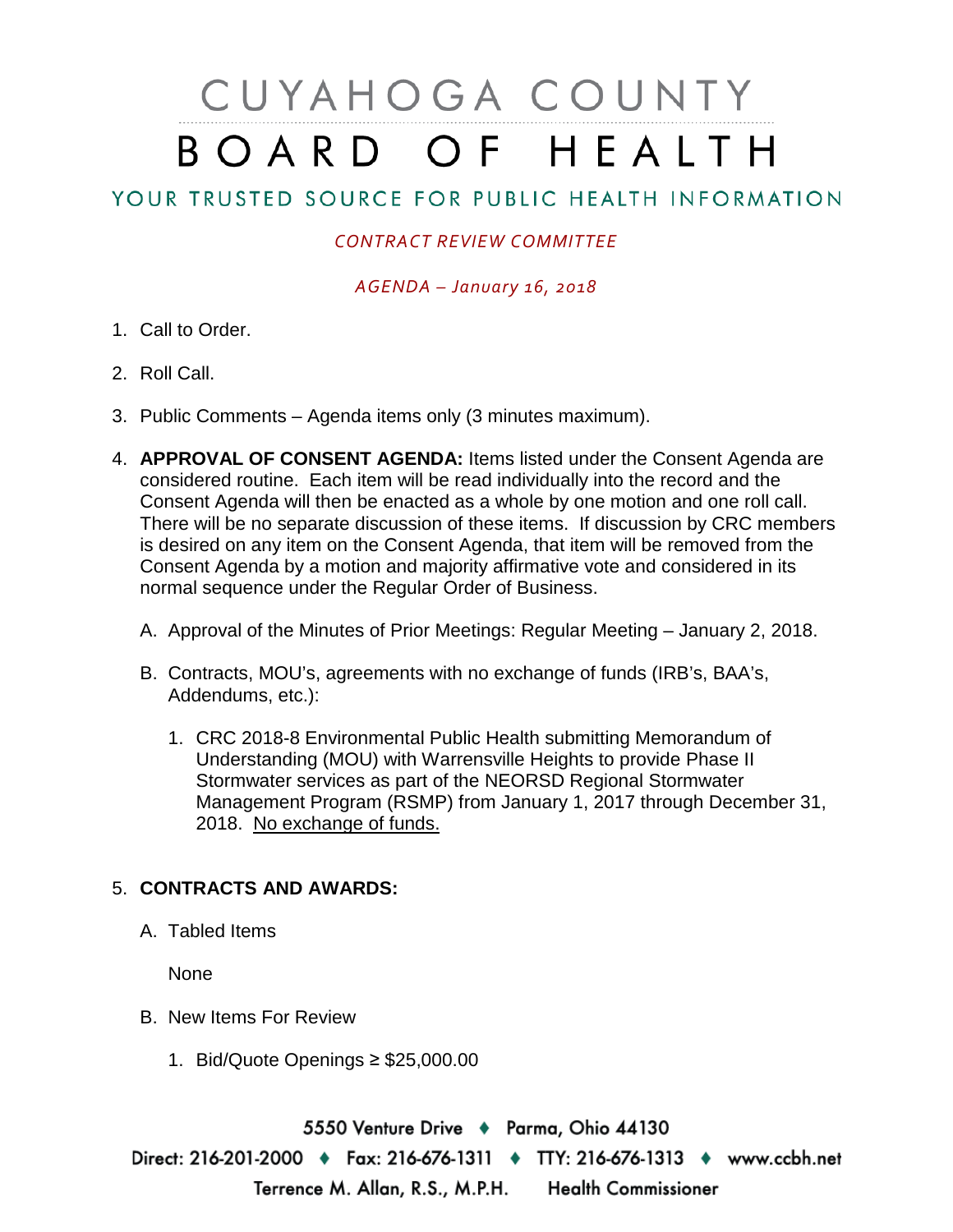None

2. Bid/Quote Openings < \$25,000.00

#### *Lead Program*

- a. CRC 2018-9 20516 Gladstone Rd. Warrensville Heights, Ohio 44122
- 3. Expenditures: Contracts < \$25,000.00
	- a. CRC 2018-10 Epidemiology, Surveillance and Informatics Services submitting an agreement with the Association of Ohio Health Commissioners (AOHC) to secure an emergency preparedness consultant from July 1, 2017 to June 30, 2018. Amount to be paid to AOHC is not to exceed \$5,500.00.

Purpose: To allow AOHC to secure an emergency preparedness consultant on behalf of CCBH to serve as a liaison for emergency preparedness planning functions as outlined by the BTeam.

Funding Source: 100% reimbursable through the FY2018 Public Health Emergency Preparedness (PHEP) grant.

b. CRC 2018-11 Environmental Public Health Services submitting a contract with Middleburg Heights Community Center for room rental from April 2, 2018 through April 16, 2018. Amount to be paid to Middleburg Heights Community Center is not to exceed \$900.00.

Purpose: To provide a location for CCBH to conduct Food Safety ServSafe Training classes.

Funding Source: 100% funded through CCBH General Revenue; Training costs are covered by the training registration fees collected in the Food Safety Program.

- 4. Revenue Generating Agreements < \$25,000.00
	- a. CRC 2018-12 Environmental Public Health Services submitting a Memorandum of Understanding (MOU) with the Village of Bentleyville to provide Phase II Stormwater services from January 1, 2017 through December 31, 2018. Amount to be received will not exceed \$3,314.00.

5550 Venture Drive + Parma, Ohio 44130 Direct: 216-201-2000 • Fax: 216-676-1311 • TTY: 216-676-1313 • www.ccbh.net Terrence M. Allan, R.S., M.P.H. **Health Commissioner**